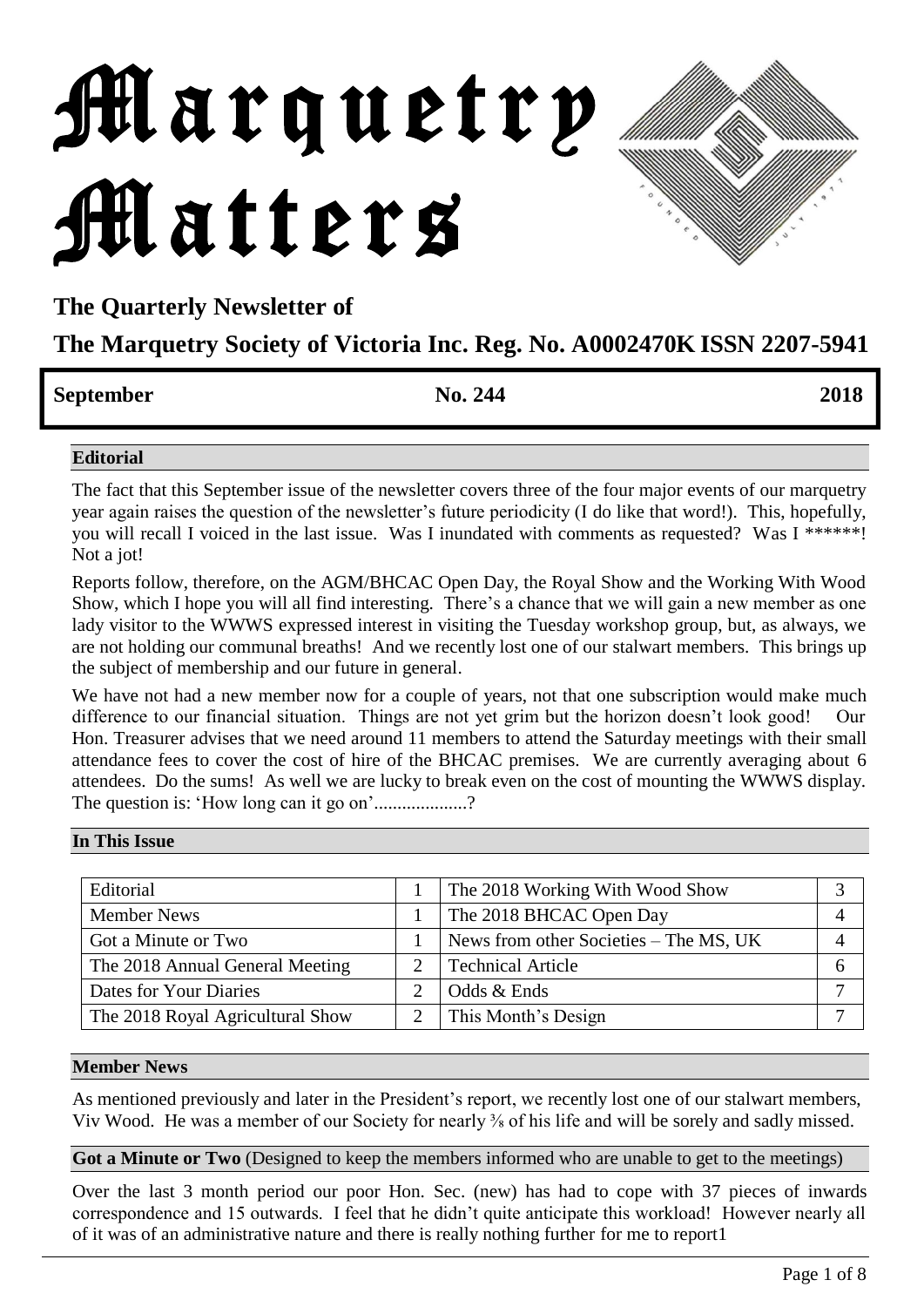#### **The 2018 Annual General Meeting**

#### **President's Report, 2017-18.**

It does not seem 12 months since we celebrated our 40th Anniversary with a well-attended lunch at the Ringwood RSL, but here we are already 41.

Our main activities for the year have been the Open Day at Box Hill Community Arts Centre in July, where we had a display of work and a demonstration by members, but had only about 20 visitors, the Working with Wood Show at Caulfield Racecourse, where the hired equipment saved the day for the 5 members who manned the stand, and our Christmas Lunch and Competition in December. 19 people attended, the highest number for some years, including 6 visitors, 5 from Bob Taylor's family, who enjoyed the lunch and display of work.

Attendance at meetings and workshops, Box Hill and Heathmont, has been rather low, mostly only 5 or 6 members, which is a problem as we do not cover our rent payments.

We are all getting older and we have not had a new member for at least 2 years. Sadly, on 2nd July, after a 3 year battle with ill health, Viv Wood passed away. Viv joined the Society on 24/02/1985 and has been a very active member, serving as President, Vice President, Treasurer, Committee member and Historian. Goodbye Viv, we will miss you.

Thank you to the committee members and others who have assisted with our activities during the year, Charles, Greg C. Jan, Dennis, John, Greg B. and Chris.

Elsie Knaepple.

#### **Secretary's Report 2017-2018**

Current membership has dropped to 17 (2 fewer than last year) due to the passing of Viv Wood and resignation of Graham Kilby.

Attendances at meetings and workshops has declined also due to sickness of members.

The public Liability Insurance for 2018/19 has been paid Certificate of Currency received.

The Venue Hire Bookings for 2019, for the Box Hill Community Arts Centre have been returned. We expect to receive confirmation by August. Discount support application will be sent out later and assess by Council in January.

We look forward to the Timber and Working with Wood Show to be held at Sea Works in Williamstown from 7<sup>th</sup> to 9th September 19. This year the show is under new management. We are awaiting details of the show.

Again this year we sponsored the Royal Agricultural Show Arts & Craft (Marquetry) Section, and are hoping we get plenty of entries.

Marquetry Matters are now mostly sent by email and are now published quarterly, which has reduced cost of printing and postage.

Many thanks to all members who have assisted me during the year.

Charles Watt

#### **Dates for Your Diaries**

 $22<sup>nd</sup>$  September –  $2<sup>nd</sup>$  October, Melbourne Royal Show.

10<sup>th</sup> - 11<sup>th</sup> November, The Dandenong Show. Entries close 19<sup>th</sup> October.

8<sup>th</sup> December - Xmas Break-up.

#### **The 2018 Royal Agricultural Show**

Greg Battison, one of our long-serving members was the judge for this year's show. He advises that there were 13 entries; prizes awarded were: 1<sup>st</sup>, 2<sup>nd</sup> and 3<sup>rd</sup>; Very Highly Commended; Highly Commended and Commended. Apparently there wasn't much difference in the points just a few little snags that really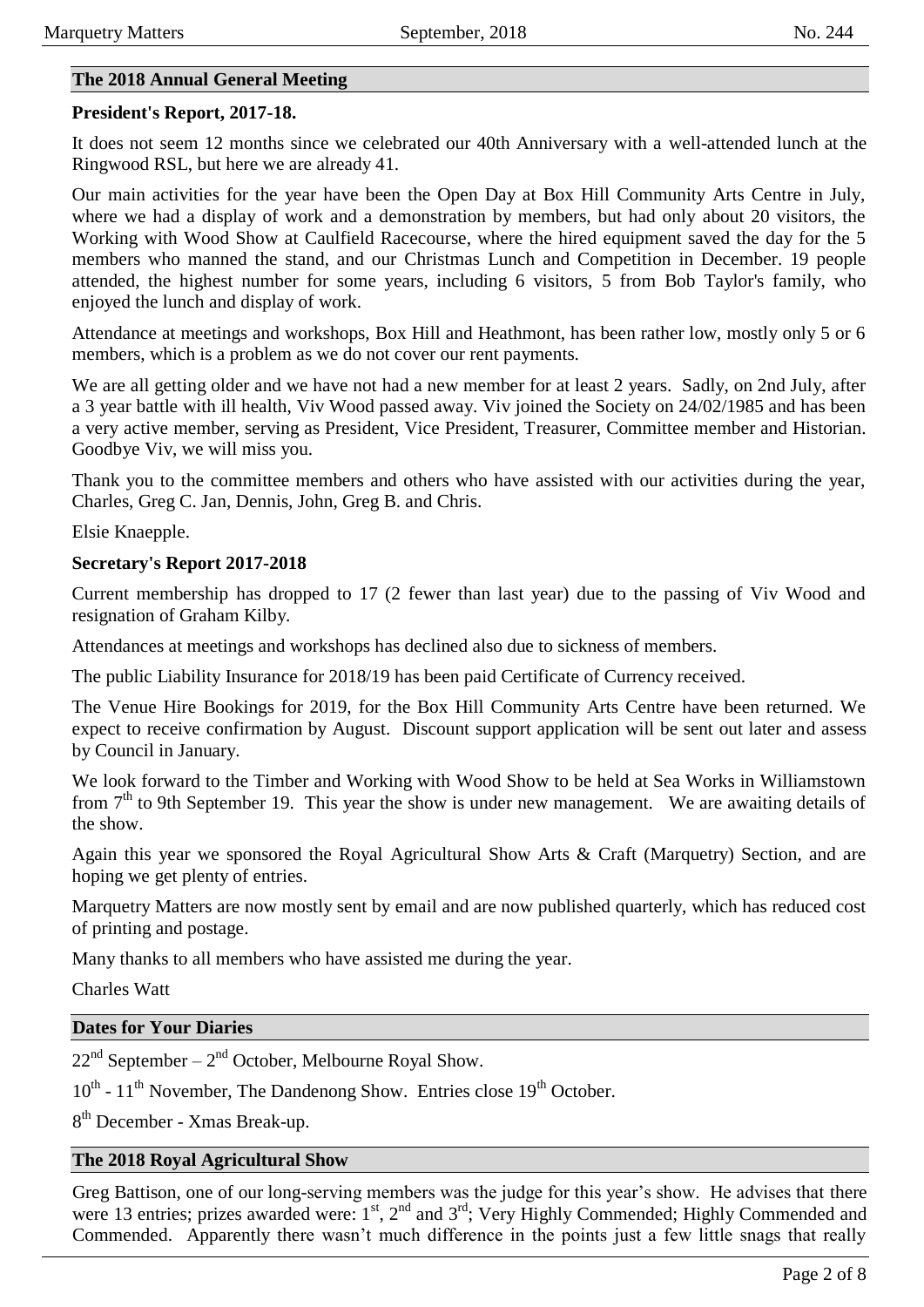could have changed a lot of the places but, as Greg says, "you see what you see. As you know it is hard breaking down each piece but the notes I make are intended to help, but it is a great experience doing this". The only entry that Greg recognised the maker was the winner, our own Roy Turner. Good on you Roy! No photos available at this time; I'll have to stir someone up to get them! I wonder whether there were any entries from outside the Society.

#### **The 2018 Working With Wood Show**

This year's show was under new management, Phoenix Exhibitions P/L, and at a new location at SeaWorld, Williamstown. We must have been involved with this show for some 20 years and I for one was concerned that the location was somewhat remote but the good number of visitors seems to repudiate this.

When I think of it many of the shows have been 'out-of-town' so to speak. The ones at 'Geoff's Shed' in the City was good for access but not for parking. The out-of-town locations of the Royal Showgrounds and the Caulfield Racecourse were OK for parking but not that easy by public transport. It must be challenging for the organisers to decide where next but I understand that next year's will be back at the Showgrounds. Whether we participate is another matter. As mentioned in my editorial we will soon have to seriously look at our operations from a cost point of view.

This venue was interesting in that it was held in what must have been once a very large boat workshop. The overhead cranes are still evident but very much idle – if they were to move much of the added lighting, etc. would be destroyed! The building is part of the Williamstown Maritime Precinct and adjoins the Maritime Museum which holds a fascination array of memorabilia. There's even a Pirates Tavern tucked around the back that you wouldn't realise is there, but the Sunday arvo six-piece band was quite impressive!

The amount of space was relatively small. If a number of regular businesses had been there, namely McJing Tools, Carbatec, Carrolls Woodcraft, Hardware for Creative Finishes and even the Billinudgel Woodworks, who each commanded a large area, there would have been a quite a problem. As it was the solid timber brigade were well represented with some magnificent timbers on display, many mill-sawn on the spot. If one was in the market for solid timber it would have been like being in a lolly shop! A bit costly, though.







Our Stand Looking North



Looking South All that Timber!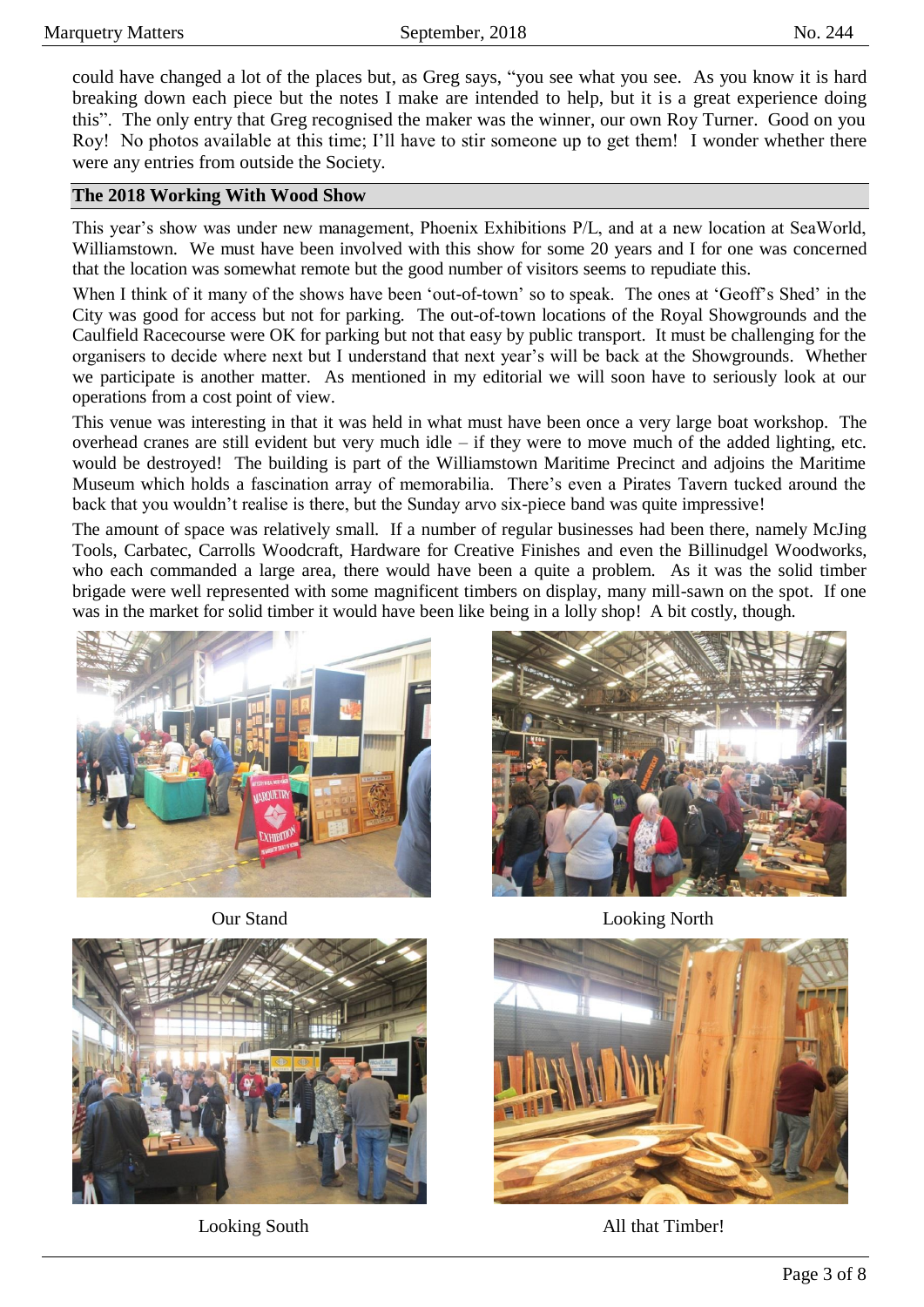#### **The 2018 BHCAC Open Day**

The Box Hill Community Art Centre – our meeting-place hosts - held its annual Open House Melbourne recently (This is part of an overall Melbourne City Open House event) and it was fortunate for us that it coincided with our calendared Saturday meeting day, which was also our AGM day as it happened. If we had had to put on a display any other day we would have been pretty disappointed as we only had a few visitors through and most left empty-handed; even our brochures didn't appear to appeal much!

Elsie and Charles attended a User forum meeting recently when the Open Day was discussed and the attendees generally agreed it to be a waste of time; it will probably not be held next year.

#### **News from other Societies**

The Marquetry Society

The following reviews get you up-to-date with the Marquetarian publications now in our library. I have included the more salient items that would interest us but that does not mean that the various executive reports, etc. are no less interesting and informative.

#### **Main Contents Issue 262 – Spring 2018**

**Marquetry** Tools (p6) - basically promoting Peter White's training DVDs.

**Eddie & Highgrove (p10)** - In June 2017 the Treasurer and the Chairman of the Cotswold Group received a letter from the C.E.O. at Highgrove to say that his Royal Highness Prince Charles was pleased to accept Eddie Stevens' marquetry portrait of the Queen Mother along with the 'Best in Show' cup that the portrait attracted at an exhibition in Ontario, Canada in 1987. What a feather in the marquetry cap!! Get a look at the picture, too.

**Book Review (p12)** – 'Pacific Northwest Coast Native Art in Marquetry' by Paul R. Dean demonstrates how marquetry (whether using the saw or knife for cutting veneers) can be adaptable to any subject in addition to Pacific Northwest Coast Native art. Interesting stuff.

**An idea for Marquetarians who saw cut (p14)** – This article by David Meadows throws a new (to me) slant on saw-cutting but I'm going to have to re-read it to get the full import of it. One thing that bothers me is how to cater for the head of the Chicago Screw when the pack of veneers is on the saw table. I imagine that you've got to place an additional thickness of veneers between the heads to allow the pack to lie completely flat on the table. I'm not sure whether these screws are called Chicago Screws here but they are readily available at Officeworks (for binding papers together).

**A Friend We Will Miss (p16)** – Ivan Beer pays a very nice tribute to Ted Neale, a member of the MS who has recently passed on. The photo showing Ted's marquetry adorning his casket conjures up all manner of questions – did someone remove them before the casket went to its next destination? I rather hope so! It brings to mind the fact that my wife Barbara threatened to have all my veneers cremated with me at the appropriate time. I have thwarted her, though, by storing them in my retirement village workshop store for the 'workshoppers use'!

**Veneer Grid (p17)** – Part 6 of a series featuring unusual figuring on another 24 common veneers. 'Common Veneers' wow! I've not heard of many of them – the figuring is magnificent and is captured beautifully in the photos – well done Mr. Editor or whoever produced them! How on earth you can get such accuracy of colour in such photos beats me!

**The 2017 International Pictures (p20 to p28)** – 24 examples of magnificent marquetry from the winners of the various categories of the last competition. Enough to make me want to give up!

**Rosebowl – Almost made it (ps29 to 36)** Another 16 magnificent examples of marquetry from days gone by.

**That's not Marquetry is it?** (p37) – A really complex subject that I will have to read again and again to thoroughly understand!

**Marquetry Kits (p45)** - Recently Marquetry Society member John Mathews of The Cove Workshop sent the Editor one of his latest marquetry kits for review. The Ed's glowing review culminates in advising the following: The website address to see the range of marquetry kits and to order online is: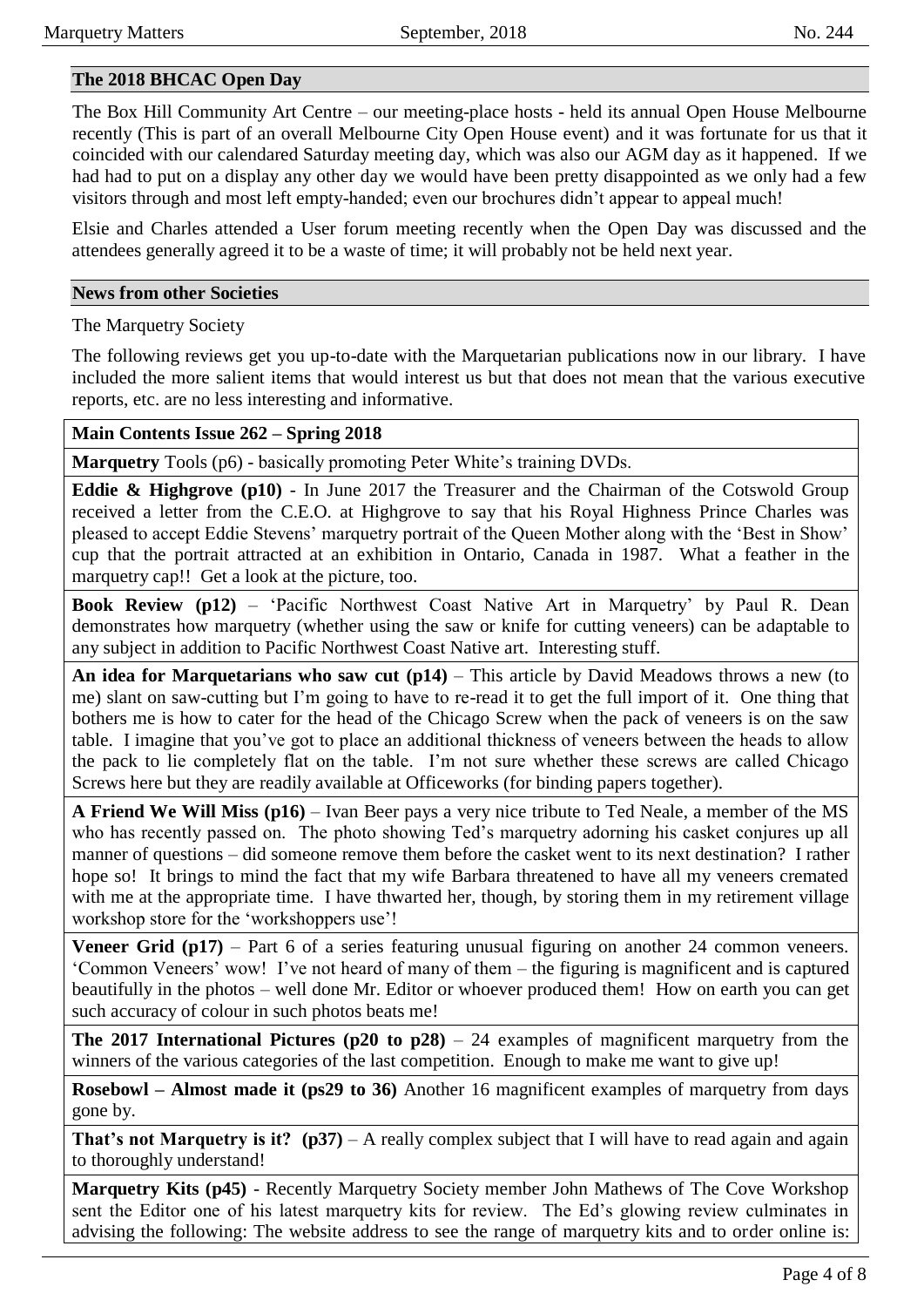[www.marquetrykit.co.uk/marquetry-kits.](www.marquetrykit.co.uk/marquetry-kits) Worth checking out, but I feel that packaging and posting to Australia would be prohibitively costly.

**Reader's Letters (p46)** – Essentially one letter that focusses on the challenge of voluntary work within the Society. If it wasn't for the volunteers the MS would surely fail. This must apply to an awful number of societies and clubs worldwide and, in particular, any associated with the arts and crafts. What the answer is I do not know.

**Main Contents Issue 263 – Summer 2018**

**Trials and Tribulations of a Beginner (p13)** – So true!!

**General Data Protection Regulation Policy (p15)** – A General Data Protection Regulation Act became law in Britain on the 25th May 2018; this law grants individuals (in this instance, that means the membership of the Society) a number of rights in relation to the data and information stored on members. Sign of the times, eh? I, personally, do not know whether there is some such legislation here in Australia (but I am sure I will be put right in time!).

**Marquetry Tools (p16)** - A brief note on the merits of Wood Stopping, Grain Filler and Polycell Wallpaper Paste.

**Veneer Grid (p16)** – Another 24 gorgeous, rare and exotic veneers. This time including Bog Oak which we haven't seen here for about 35 years!

**Adhesive Tapes for Marquetry (p17)** – An article taken from a Beginner's Page article many years ago by Ernie Ives (1995 in fact) in answer to recent enquiries as to "what is the best tape to use for marquetry?" It is interesting to see the various attributes of: Gummed White Tape; Gummed Brown Tape; Scotch Tape; Sellotape; Masking Tape and Magic Tape all spelt out. And it's even more interesting to think of every one of those products is still with us to this day (Also on both sides of the world!).

The nostalgic theme continues to the end of the article with a reference to the Skarsten Scraper, the availability of which has long gone. I have one in my kit (actually it was my Dad's before me!) but could never get it to work satisfactorily. I've had better luck with the plate scraper which as it happens is also featured in the article.

**The 2017 International Pictures (ps20 to 28)** are featured together with the judge's comments. One can learn so much from these. Another array of magnificent works.

**Rosebowl Almost Made It by Gordon Richards (ps29 to 37)** - Part 7 moves onto the 1992 National Marquetry Exhibition. Yet another array of magnificent works including a more conversational lot of judge's comments. 27 years ago and the highest standard of work had already been established.

**A Friend We Will Miss - Clive Jones (p38)** – A beautiful obituary on a guy whose contribution to marquetry generally and to the Marquetry Society in particular has become legendary. He scanned every single page of the entire publication run of The Marquetarian from edition number one up to the latest issue; he scanned and saved to digital file every single one of the entire 35mm slide collection from the National Exhibitions ranging from the late 1960s to the 1990s when they went digital; the Society's designs library on the Society's website was Clive's idea. In addition Clive managed the Independent' Corner, no mean feat. What a record of achievements. He will be sorely missed by legions of followers. The last line sums it up perfectly: "Rest in Peace Clive Jones - a true Gent."

**Virtual Marquetry (p40)** – Imagine having a file or folder full of photos of various veneers; extract a piece of that photograph and insert it into a pre-prepared drawing and so on! The mind rather boggles!

**Commercially Colour Dyed Marquetry Veneers (p44)** – Read it and learn!

**Reader's Letters (p46)** – An interesting letter from one Sara Nikfar from Iran. She has joined the "KaminOKaman" group that work marquetry with a new technique that is called "ZarifNegare". This style is different from any other marquetry approach in Iran. It will be interesting to see what the Editor of The Marquetarian comes up with! Check out the website<http://kaminokaman.com/> and also one in the MS' website which must have been developed since the Summer Marquetarian. Fascinating stuff.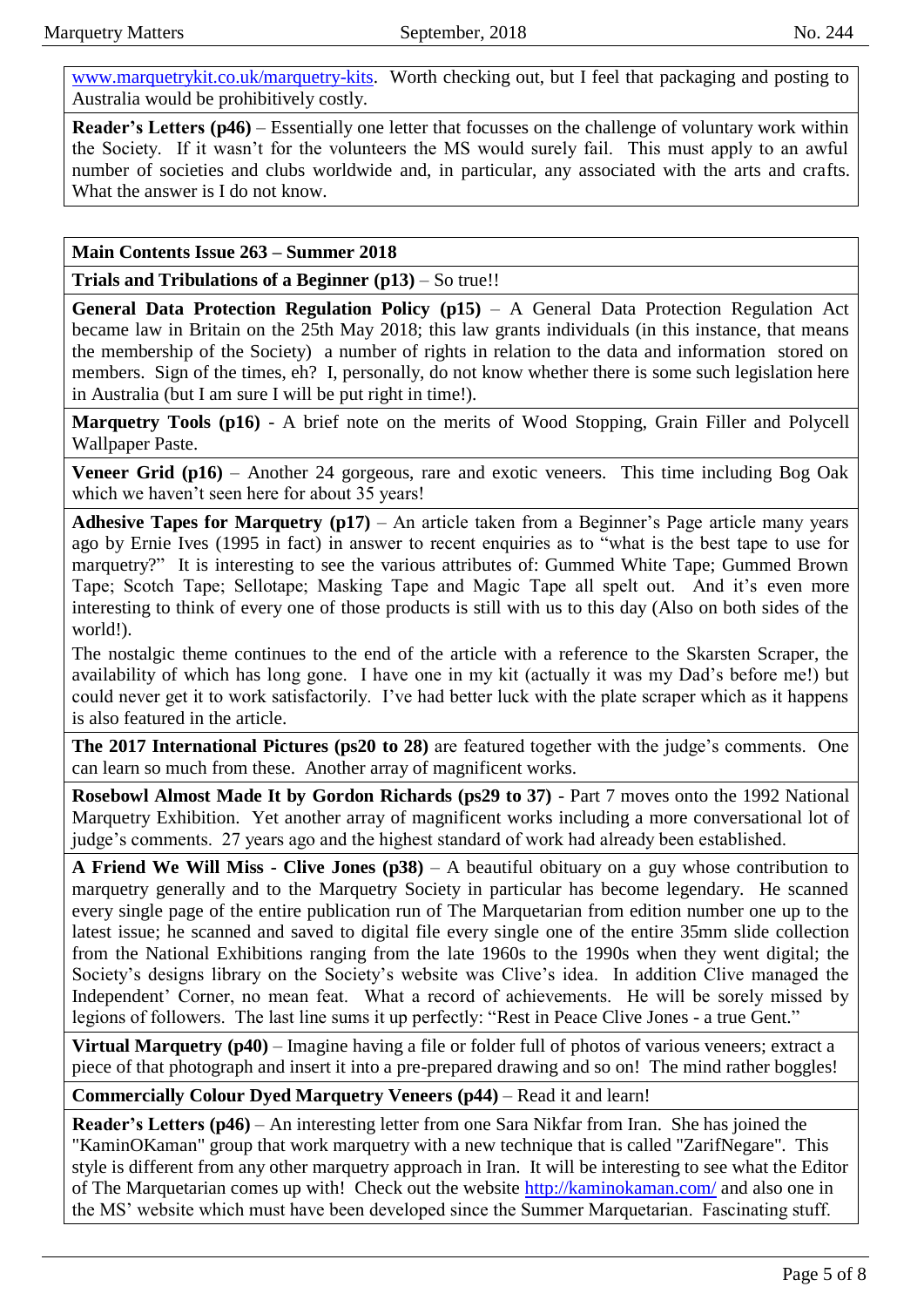### **Technical Article**

The following article is taken from The Marquetarian No. 20 of October 1957 and is, I believe, as valid now as it was then.

#### SELECTION AND SUITABILITY OF VENEERS By REG.WILCOCKS

This is a difficult subject for beginners and experts alike, as many new veneers are reaching the market and those who have to rely on the Postman to deliver them often find on arrival that they do not have the necessary grain formation visualised for the picture in mind; for example if you ask for Zebrano it may arrive with very fine stripes or rather coarse broad stripes or, again, going off at a tangent. So my advice is when sending for veneers by post, also send a diagram of grain direction, etc., stressing that you do not require any substitute. For those that can visit the retailer for their purchases this article may still be of value and I will try to describe the veneers with little or no diagram. We will start with the light shades and then travel through the various shades to black.

In white we have two useful veneers in horse chestnut and holly. Horse chestnut has a faint grain, is easy to cut, useful for sky or background but the pores apt to pick up the dust from darker coloured veneers alongside when sanded. If this is liable to occur use holly in lieu of, as, although harder to cut, with very little grain showing the pores are so close that dust will not penetrate if the veneer is genuine holly. Proof: - Chess boards made of ebony and holly, or rosewood and holly have perfectly clean white squares. White Poplar (Abele) is not very useful as it is inclined to be woolly in texture. Port Orford Cedar, sometimes sold as Pine, is nearest to white with only a faint grain showing and the grain being quite straight would be excellent for a plain background.

Off-whites and mineral streaked veneers, Sycamore, Maple, Ash, Beech, Birch – of these, all except Beech, give quite a variety of sky effects. The wide open grain of Ash tends to trap the dust of darker veneers, this is not too serious as it helps to show the good figured grain. Birch has a very silky sheen and has a variety shade to a deep fawn. Sycamores and Maples with a wild grain have a good sky effect, but with the mineral stained variety can produce natural cloud effects or even choppy seas. I have seen Maple with a deep grey mineral stain on half the veneer suitable for a foreground of sea or even rough ground, leaving the other half as a perfect sky. This type of veneer I am sorry to say has to be purchased at the shop, not through the post. Beech of the pale variety is a good substitute for a pale Lacewood (Plane) where light and shade are necessary with veneers of the same markings.

Next come the yellows, in Box, Capomo, Obeche, Avodire, Ayan, White Afara, Olon and Acacia Burr. Box, although saw-cut, is useful for a plain yellow surface, and sands down quite perfectly even though hard to cut. Capomo has an inter-locking grain useful for sky and water but hard to cut. Obeche is generally used as a waste veneer for transferring designs on to, as it is very easy to cut, but a bluish grey stained variety is very effective for an early evening sky or fairly calm sea or lake caution being taken when sanding down on account of its softness. Best quality Avodire makes a good sunlit sky with cloud effect, poorer quality is dull and useless.

Ayan, although straight grained and coarse, can be useful. The figured variety Movingui makes an effective sky, but is hard to cut, and both tend to brown with age. White Afara, a distant and different species to Black Afara (Indigo), is useful where dark flecks are wanted on a yellow background such as a cornfield. Olon is similar to Sapele in stripe, although the stripe is usually wavy and could be used for a light border or background. Acacia Burr is a very attractive light yellow burr suitable for foreground shrubs, flowers or flowering trees.

Of golden yellows we have Larch, Lime, Citronella (figured Lebanon Cedar), Aspen, Sabicu, and East Indian Satinwood. Larch, Lime and Aspen are typical sky veneers or even water where you have a bright sky and wish to reflect same in the water. Citronella polishes up to a good golden yellow but the darker grain stripes limit its use to small objects such as the fins of fishes or parts of birds' wings, window frames, and lattice windows. Satinwood has a close interlocking grain making it suitable for foregrounds such as cornfields and seashore, etc. Sabicu, sold sometimes as Brazilian Sycamore, is a very beautiful veneer, even when of the fiddleback variety, and I have seen this used in a picture depicting pieces of furniture. Makes a good background and a lustrous finish. Other golden veneers are golden Olive Peroba and Amboyna Burr, the former of the fiddleback variety is useful for wavy hair or flower petals. The latter of an auburn shade is suitable as tight curly hair, bushes and rockery. *To be continued*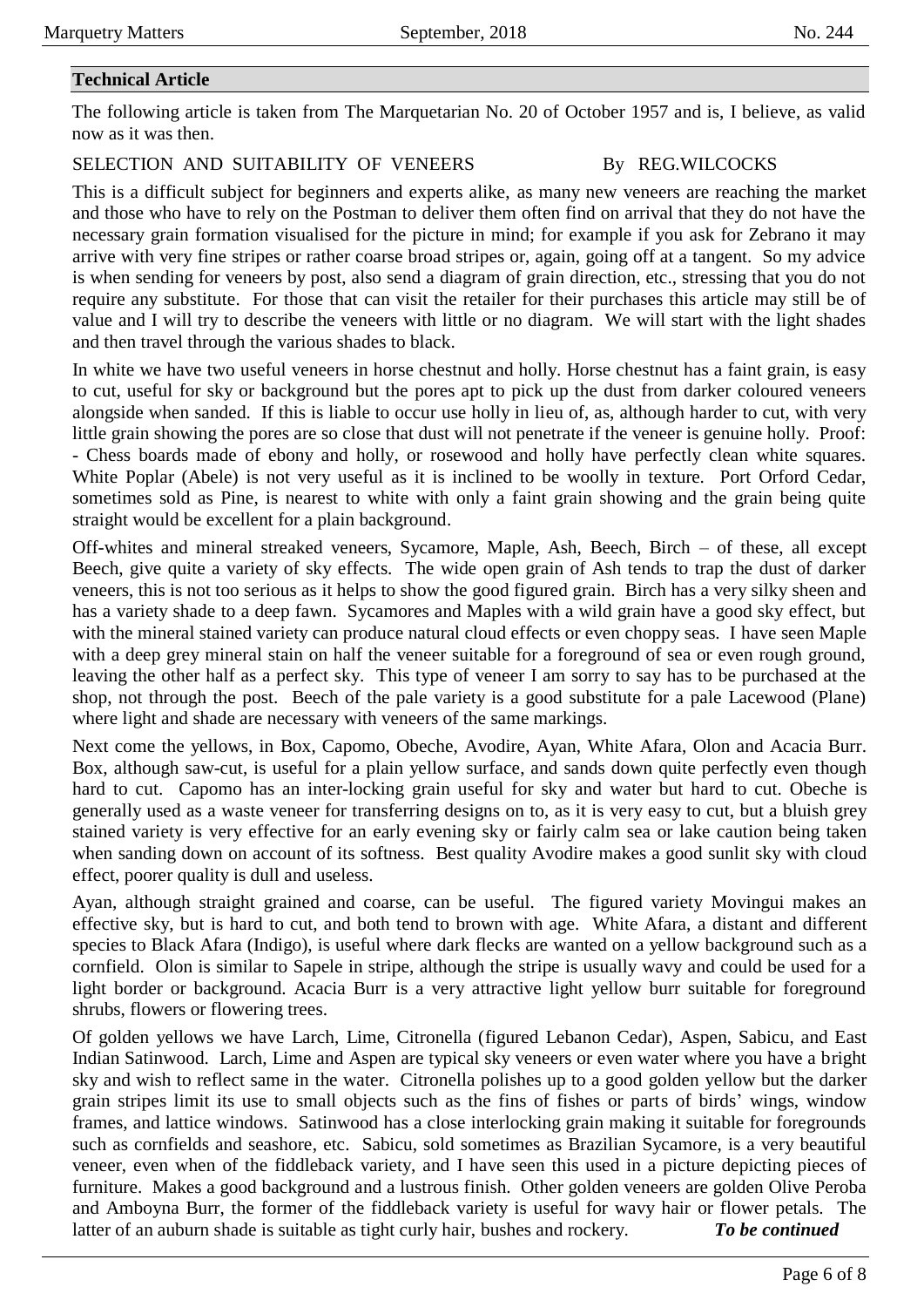#### **Odds & Ends**

Came across this link recently on the Fine Woodworking site. It describes a brilliant way of extending the reach of clamps, and is well worth a look at for those large picture edges: <https://www.finewoodworking.com/2015/03/16/extend-the-length-of-your-woodworking-clamps?>

#### **This Month's Design**

Found this in a Pinterest Intarsia drawing file so think that it would not be subject to copyright. I reckon it would make a great marquetry picture.